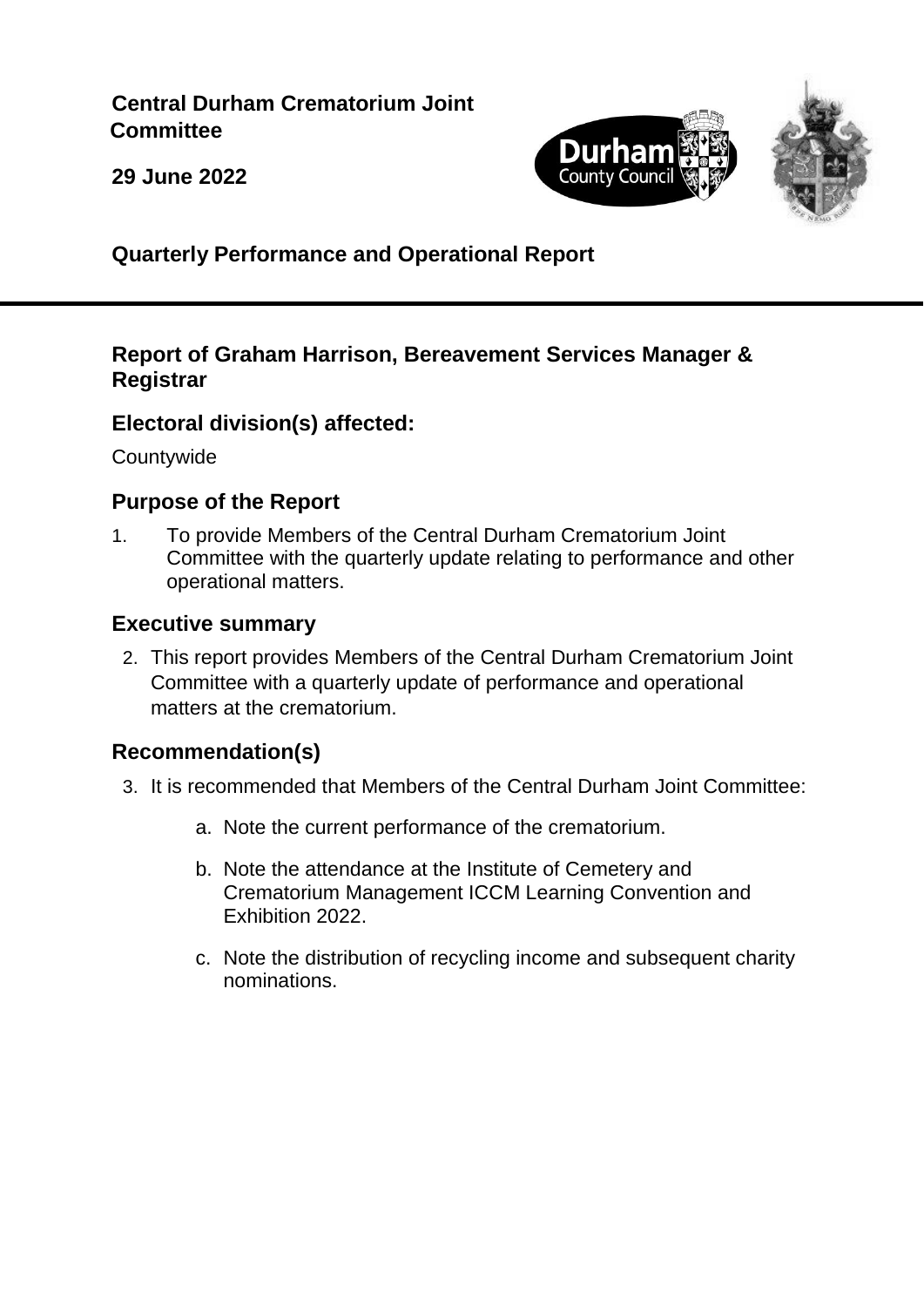## **Background**

4. As identified in the report.

#### **Performance Update - Number of Cremations**

5. The table below provides details of the number of cremations for the period 1 April to 31 May 2022 inclusive, with comparative data in the same period last year:

|              | 2021/22    | 2022/23   | Change     |
|--------------|------------|-----------|------------|
| April        | $163 + 1*$ | $176 + 0$ | $+13 -1*$  |
| May          | $124 + 1*$ | $199 + 1$ | $+75+0*$   |
| <b>TOTAL</b> | $287+2*$   | $375 + 1$ | $+88 - 1*$ |

 $* =$  Non-Viable Foetus (NVF)  $* =$  Stillborns (STs)  $* * =$  Body parts

6. The full profile of where families came from can be seen in Appendix 2. In summary 112 came from Durham, 10 came from Spennymoor and 253 from other areas. There has been 1 NVF cremation undertaken for the period covered by this report compared to 2 in the comparable period last year, which is a decrease of 1 NVF and an increase of 88 cremations.

#### **Memorials**

7. The table below outlines the number and value of the memorials sold in the period April to May 2022 compared to the same period the previous year.

|                        | (Apr – May) 2021/22 |           | (Apr – May) 2022/23 |           |
|------------------------|---------------------|-----------|---------------------|-----------|
|                        | <b>Number</b>       |           | <b>Number</b>       |           |
| <b>Vase Blocks</b>     |                     | 2,642.00  | 3                   | 1,914.00  |
| Large Plaques          | 17                  | 7,194.00  | 13                  | 5,436.00  |
| <b>Small Plaques</b>   | 2                   | 522.00    |                     | 261.00    |
| <b>Niche</b>           |                     | 1,220.00  | 0                   | 0.00      |
| Renewal                | 18                  | 3,192.00  | 22                  | 4,240.00  |
| <b>Memorial leaves</b> | 12                  | 1,200.00  | 6                   | 600.00    |
| <b>Total</b>           | 54                  | 15,970.00 | 45                  | 12,451.00 |

8. In overall terms the number and value of memorials sold of 45 / £12,451 compared to 54 / £15,970 in the same period last year shows a decrease of 9 memorials sold and £3,519 income.

#### **Institute of Cemetery and Crematorium Management ICCM Learning Convention and Exhibition 2022**

9. As in previous years, the necessary arrangements will be made for representation at the Institute of Cemetery and Crematorium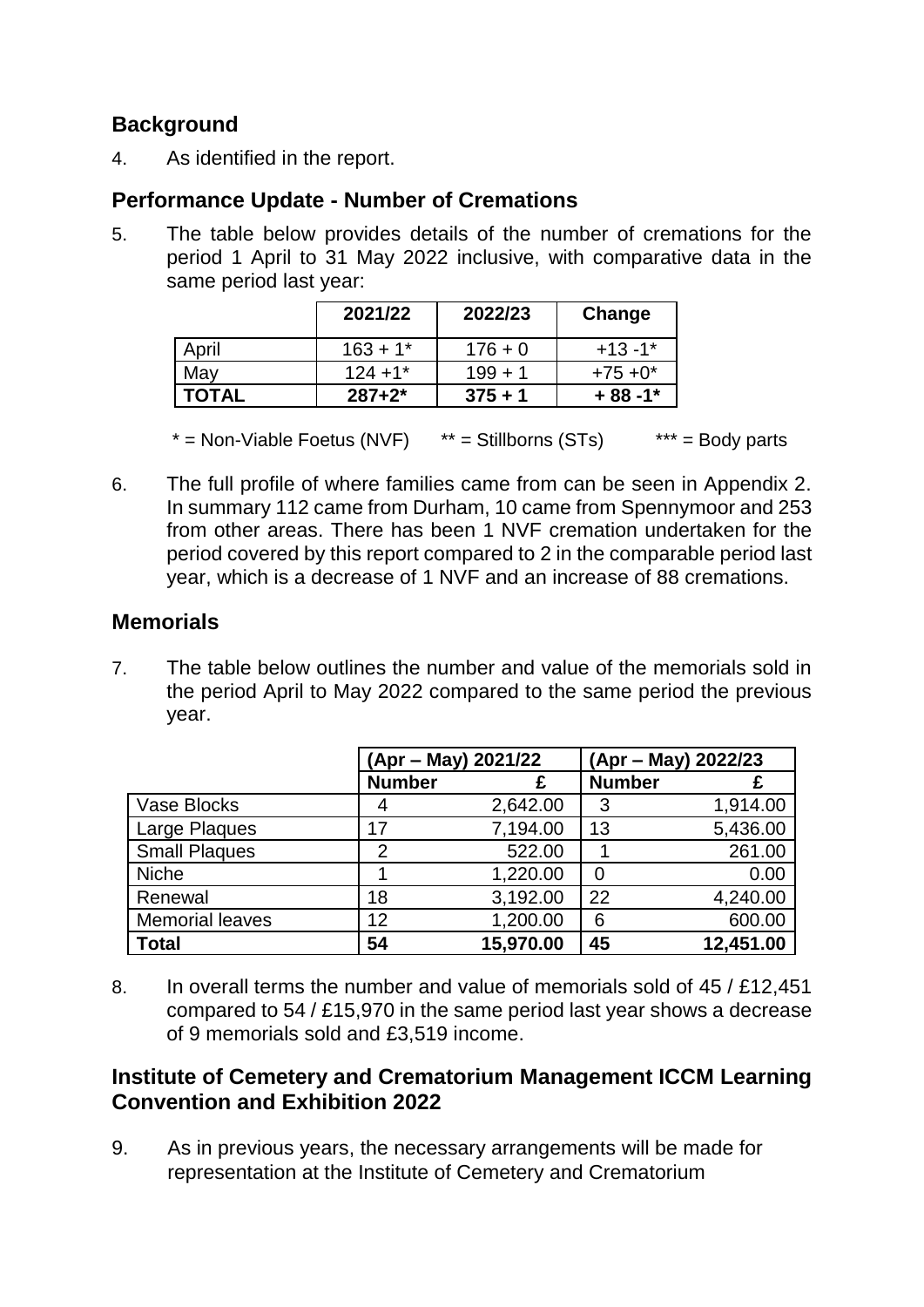Management ICCM Learning Convention and Exhibition which is to be held at Chesford Grange Hotel, near Kenilworth from 26 to 28 September 2022. It is proposed that the Bereavement Services Manager and the Chair attend this conference as representatives of the Central Durham Crematorium Joint Committee.

#### **Recycling of Metals Scheme**

10. Extra funds from collections in 2021 has resulted in the next round of nominations being made available with a closing date of 1 July 2022, therefore we have nominated Daft as A Brush Cancer Patient Care.

**Contact: Graham Harrison** Tel: 03000 265606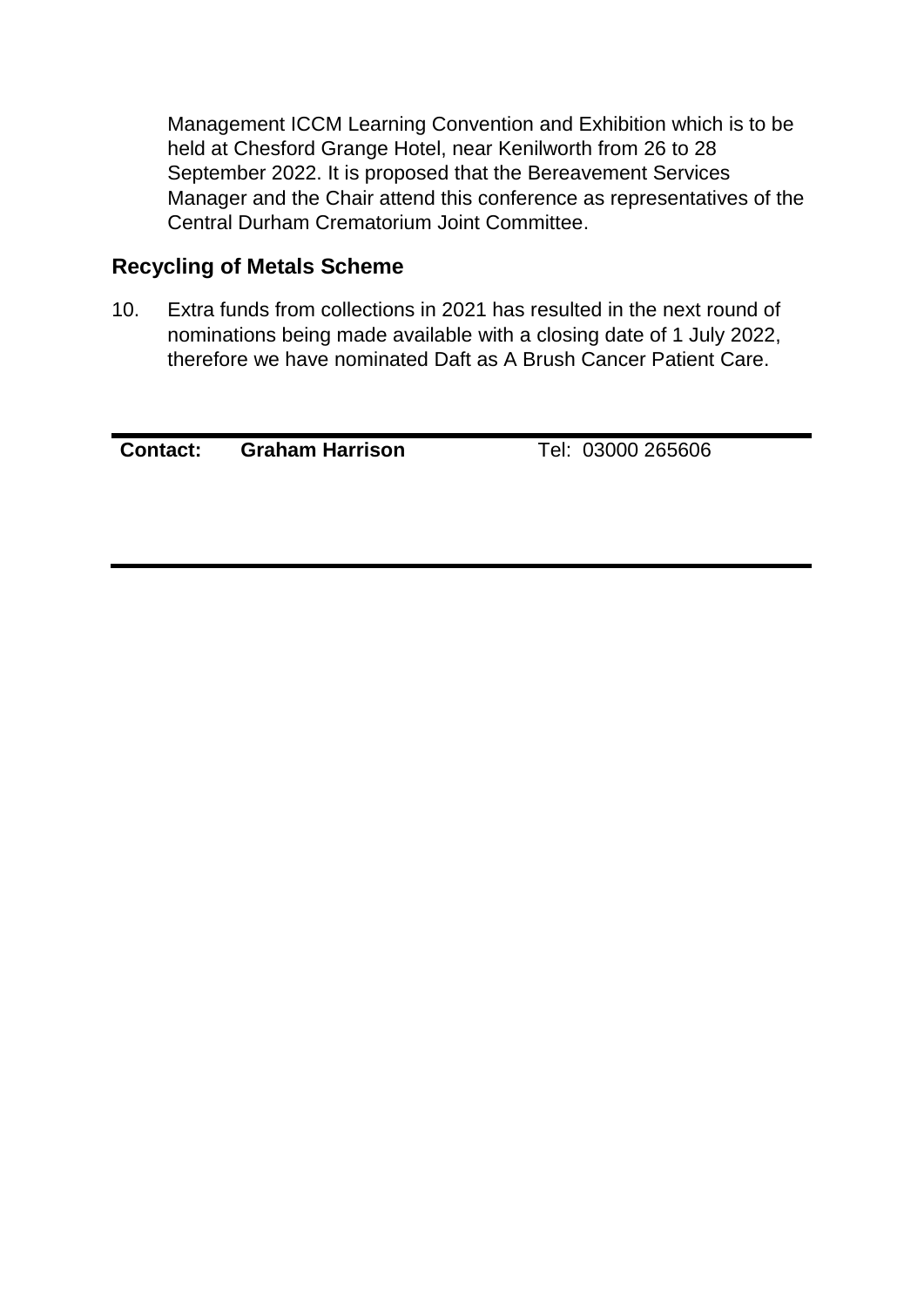# **Appendix 1: Implications**

#### **Legal Implications**

There are no legal implications associated with this report

#### **Finance**

As identified in the report with regards to the position of the Income.

## **Consultation**

Officers of Spennymoor Town Council were consulted on the contents of this report.

# **Equality and Diversity / Public Sector Equality Duty**

There are no Equality and Diversity implications associated with this report.

# **Human Rights**

There are no Human Rights implications associated with this report.

#### **Crime and Disorder**

There are no Crime and Disorder implications associated with this report.

## **Staffing**

As identified in the report.

## **Accommodation**

There are no accommodation implications associated with this report.

#### **Risk**

As identified in the report.

#### **Procurement**

There are no procurement issues associated with this report.

## **Climate Change**

None.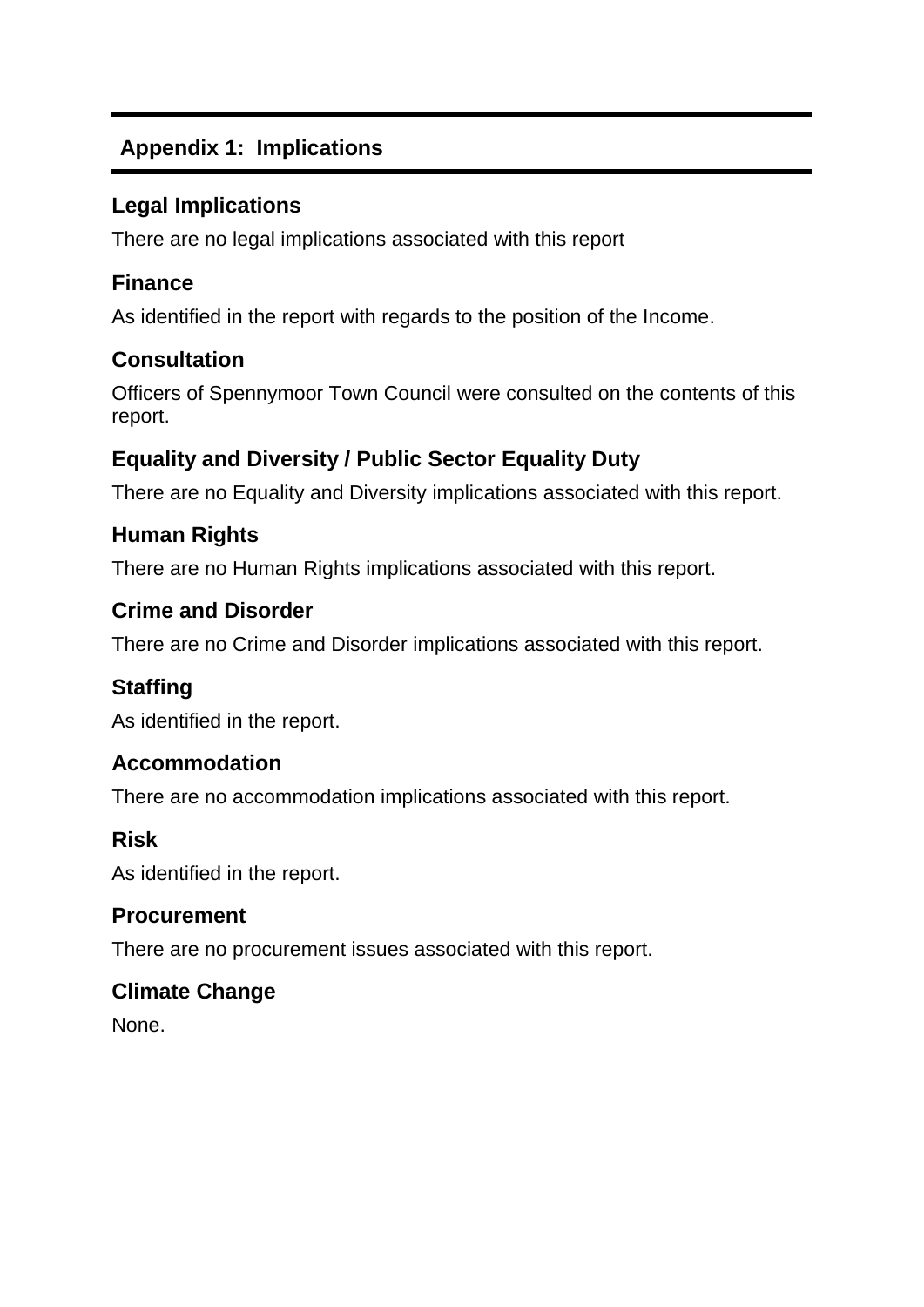# **Appendix 2: Breakdown of Figures**

|                          | Apr            | May            | <b>Total</b> |
|--------------------------|----------------|----------------|--------------|
| <b>DURHAM</b>            | 48             | 64             | 112          |
| <b>BILLINGHAM</b>        |                | 1              | 1            |
| <b>BISHOP AUCKLAND</b>   | 1              | 4              | 5            |
| <b>BLACKHALL</b>         | 3              | 1              | 4            |
| <b>CHESTER LE STREET</b> | 13             | 13             | 26           |
| <b>CHILTON</b>           | 2              | $\mathbf{1}$   | 3            |
| <b>CONSETT</b>           | 3              | $\overline{2}$ | 5            |
| <b>CROOK</b>             | $\mathbf{1}$   | 4              | 5            |
| <b>EASINGTON</b>         | 5              | 4              | 9            |
| <b>EAST RAINTON</b>      |                | 1              | 1            |
| <b>ESH WINNING</b>       | 1              | 3              | 4            |
| <b>FENCEHOUSES</b>       | 1              | $\overline{2}$ | 3            |
| <b>FERRYHILL</b>         | 7              | 3              | 10           |
| <b>FISHBURN</b>          | 1              |                | 1            |
| <b>GATESHEAD</b>         | 1              | 1              | 2            |
| <b>GREAT LUMLEY</b>      | 1              | 6              | 7            |
| <b>HASWELL</b>           | 3              |                | 3            |
| <b>HETTON LE HOLE</b>    | $\overline{2}$ | $\overline{2}$ | 4            |
| <b>HORDEN</b>            | 4              | 3              | 7            |
| <b>HOUGHTON</b>          | 6              | 6              | 12           |
| <b>HOWDEN</b>            | $\mathbf{1}$   |                | 1            |
| <b>LANCHESTER</b>        | 1              |                | 1            |
| <b>LANGLEY PARK</b>      | 4              | 8              | 12           |
| <b>MORPETH</b>           |                | 1              | 1            |
| <b>MURTON</b>            | 3              | 5              | 8            |
| <b>NETTLESWORTH</b>      |                | 1              | 1            |
| <b>NEW BRANCEPETH</b>    |                | 2              | 2            |
| <b>NEWCASTLE</b>         |                | 1              | 1            |
| <b>NEWTON AYCLIFFE</b>   | 6              | 8              | 14           |
| <b>PETERLEE</b>          | 13             | 14             | 27           |
| SACRISTON                | 5              | 1              | 6            |
| SEAHAM                   | 4              | 8              | 12           |
| <b>SEDGEFIELD</b>        | 1              | 1              | 2            |
| <b>SHILDON</b>           | 1              | 1              | 2            |
| <b>SHINEY ROW</b>        | $\mathbf{1}$   | 1              | 2            |
| <b>SHOTTON</b>           | 4              | 4              | 8            |
| <b>SOUTH HETTON</b>      |                | 1              | 1            |
| <b>SPENNYMOOR</b>        | 5              | 5              | 10           |
| <b>STANLEY</b>           | 2              | 1              | 3            |
| <b>STATION TOWN</b>      | 1              | 3              | 4            |
| <b>STOCKTON</b>          |                | 1              | 1            |